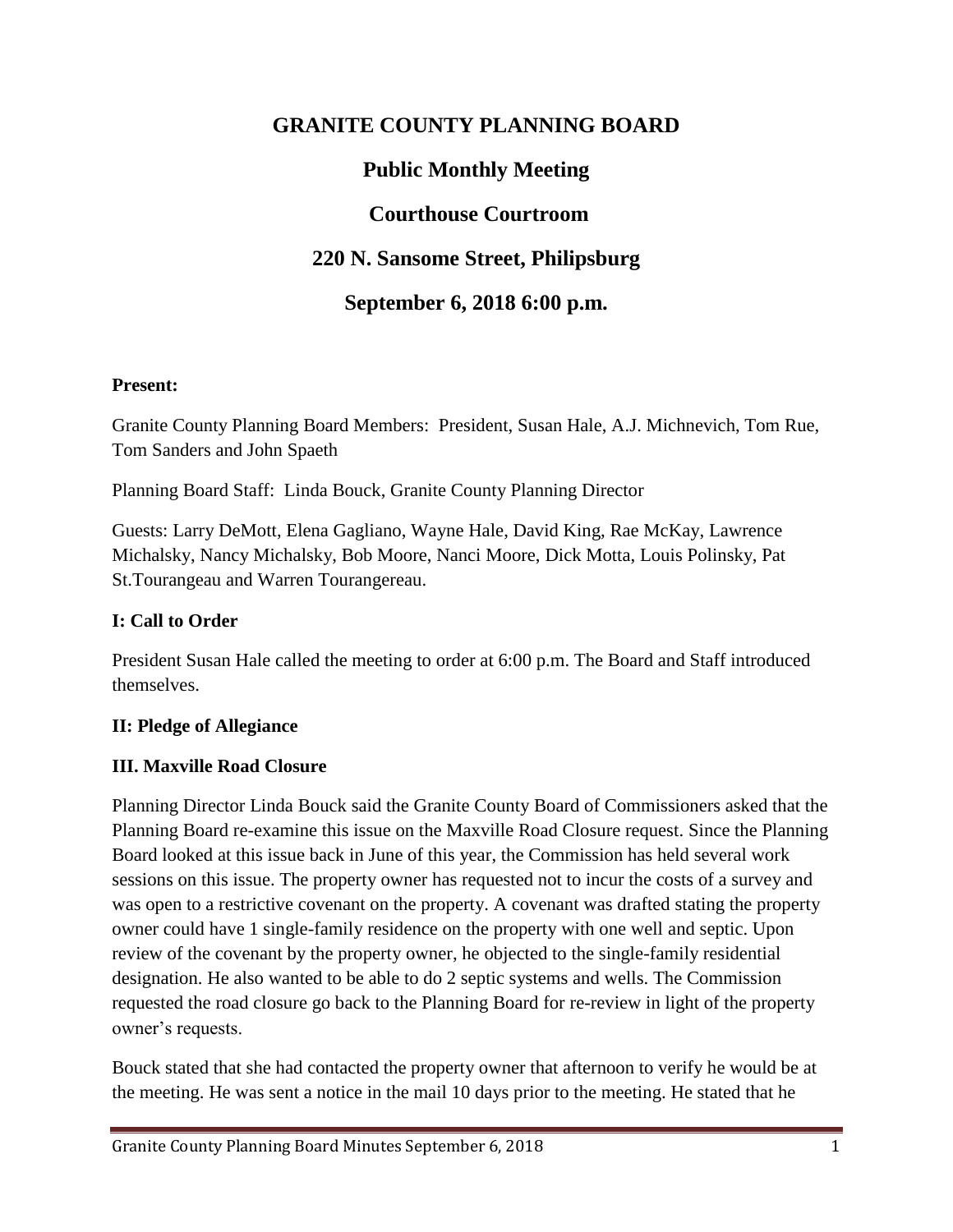received the notice but would be unable to attend the meeting. Bouck again reviewed the property owner's requests to remove the single-family designation and allow for 2 septic systems and wells.

Susan Hale stated it was not going to be easy to get access in to these lots. She stated as the person who attended the road viewing with Hans Bohrensen she had serious concerns about multiple family residential given how many trips per day that would create. Tom Sanders questioned if the road is closed, how the county would control development on these lots, and ensure an easement intended for private use was not overused. John Spaeth pointed out even four residential units would create about 35 trips per day based on the national standards for calculating traffic impact.

David King asked if the Planning Board was not standing by their original recommendation. The Planning Board members all reaffirmed they still believe in order to close the roads, narrow the easement and place the easement into a private easement the original requirements, as submitted by the Planning Board to the Board of Commissioners, were necessary.

Larry DeMott stated the property owner, Paul Alt, had stated he would move the easement from the north side of his property to the south. As long as a 30 easement is available for use the location of the easement on the ground is at the discretion of the two property owners, Rae McKay/Larry DeMott and Paul Alt. Rae McKay also pointed out in the covenant and the resolution that the land description should say Lots 1-6 of Block 20. This correction was noted and will be forwarded to the Board of Commissioners.

Linda Bouck once more pointed out the property owners wishes on changes they would like to see from the Planning Board . Susan Hale stated she believes the board should reaffirm the original recommendation to the Board of Commissioners. The Planning Board was in unanimous agreement with this position.

Elena Gagliano asked if the Planning Board was just an advisory board as she felt they had more authority. Bouck stated they are an advisory board only according to Montana State law. Gagliano stated it bothered her that the Board of Commissioners could override the recommendation of the Planning Board.

**John Spaeth made a motion to send a letter from the Planning Board to the Board of Commissioners stating the Planning Board met and are making the following recommendation to the Board of Commissioners: The Maxville Roads as described in the petition be abandoned with the following conditions:** 

**1. An aggregation certificate of survey be recorded and filed with the Granite County Clerk and Recorder's office aggregating the remaining lots of block 15 and lots 1-6 of Block 20 be aggregated into one single-family residential lot with one septic and one well.2. The proposed resolution should be altered to note it is all lots in Block 15 and lots 1-6 in Block 20. This should be corrected in section 2.02 of the covenant and on page 2 of 4 in the**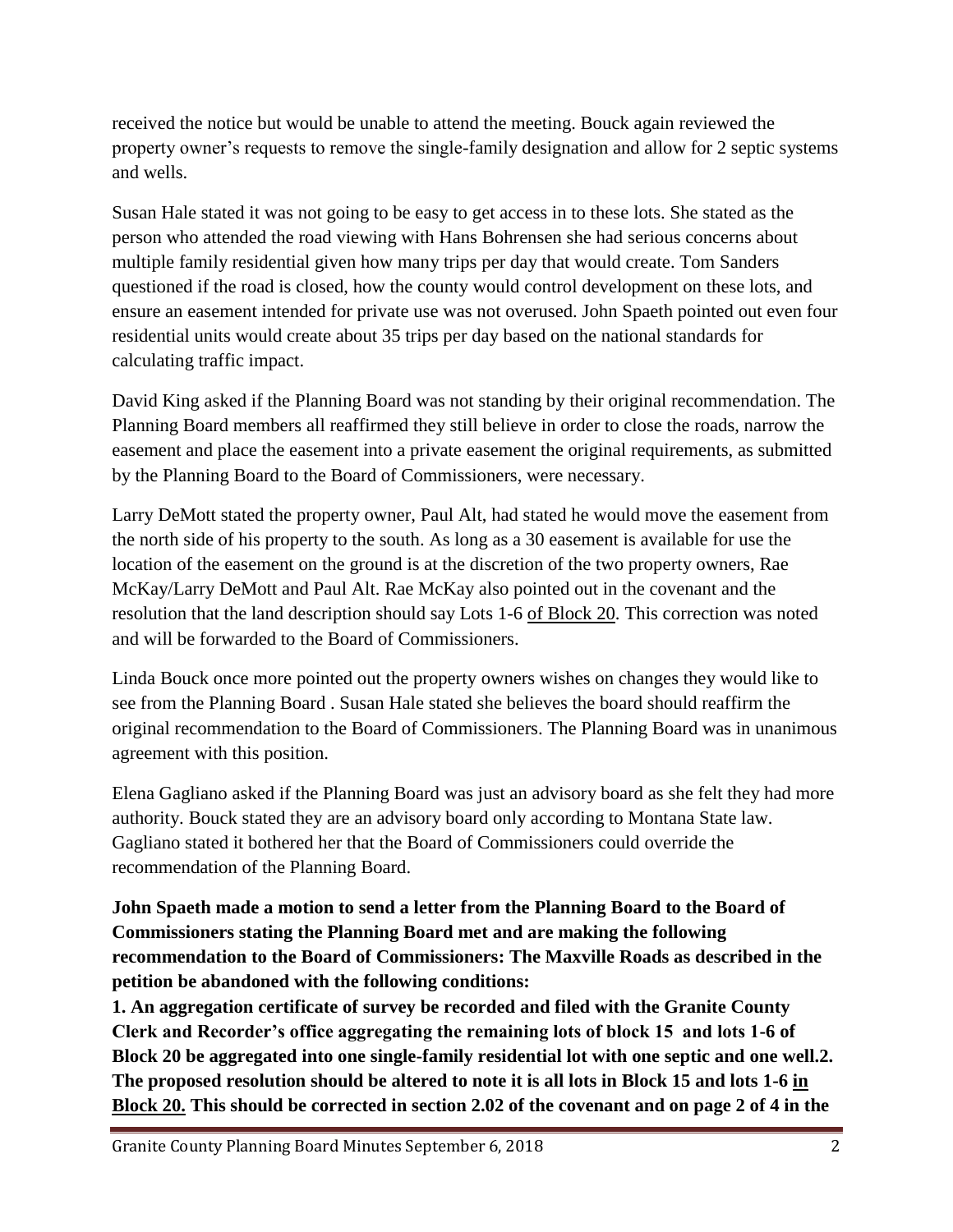**resolution.**

**3. The report be amended to note the access easement to the lots to the west is a 30' private easement.**

**4. The Board of Commissioners clearly state in the resolution which portions of the street are being added to which properties.**

**5. The property owner of lots with blocks 15 and 20 pay for the costs associated with surveying the property, and filing and recording the survey. A.J. Michnevich seconded the motion.**

The board gave the following as their findings for this recommendation.

- A survey be completed and filed aggregating all lots into one tract to be used for one single family residence. This certificate of survey should be filed and recorded with the clerk and recorder. – This requirement is being requested to ensure that with limited access to the property, limited development take place. The Board believes a 30' access easement is sufficient for a driveway for a single family residence. If multi-family usage of the property is the intention a 60' easement should be retained as would be the case on any multi-family or multi-lot division.
- The access road, as described in the said Surveyor's Report, shall be amended to a thirty (30) foot private, permeant easement, for purposes of ingress and egress and for all reasonable underground utility lines, which is to be privately maintained, but said private easement shall provide adequate legal access newly aggregated lots. This private easement must be shown on the aggregation plat. The easement must be shown on the certificate of survey to extend to each of the new aggregated lots. – This requirement is being added to ensure a clear record of the 30' easement is placed into the record. Where the 30' easement is placed on the respective properties is up to the property owners giving and receiving the easement.
- The property owner of lots within Block 15 and lots 1-6 in Block 20 shall be required to pay for all costs associated with the survey, including surveyor costs, review costs and filings costs. As the owner of these lots is the party seeking the road abandonment and the primary part benefitting from the road abandonment, the costs associated with the abandonment should be their responsibility. – The cost of the survey should be the responsibility of the party requesting the abandonment and receiving the benefit from the abandonment. The cost of surveying should not be placed upon Granite County thus becoming the burden of the overall county tax payers.
- The Board of County Commissioners, in the resolution abandoning the lots, should very clearly explain what existing property abandoned in this process is to be added to each of the existing properties. – This is to ensure that it is very clear who is picking up what property. Several road abandonments in Maxville have ended up in court. Court expenses and time could be saved by making sure the resolution is extremely clear on what property is acquiring land and how much they are acquiring.
- Regarding the said Surveyor's Report, it should be corrected that Larry DeMott does not own parcels on COS 973. These parcels are owned by Rae McKay. – This is for clarification purposes and keeping correct records.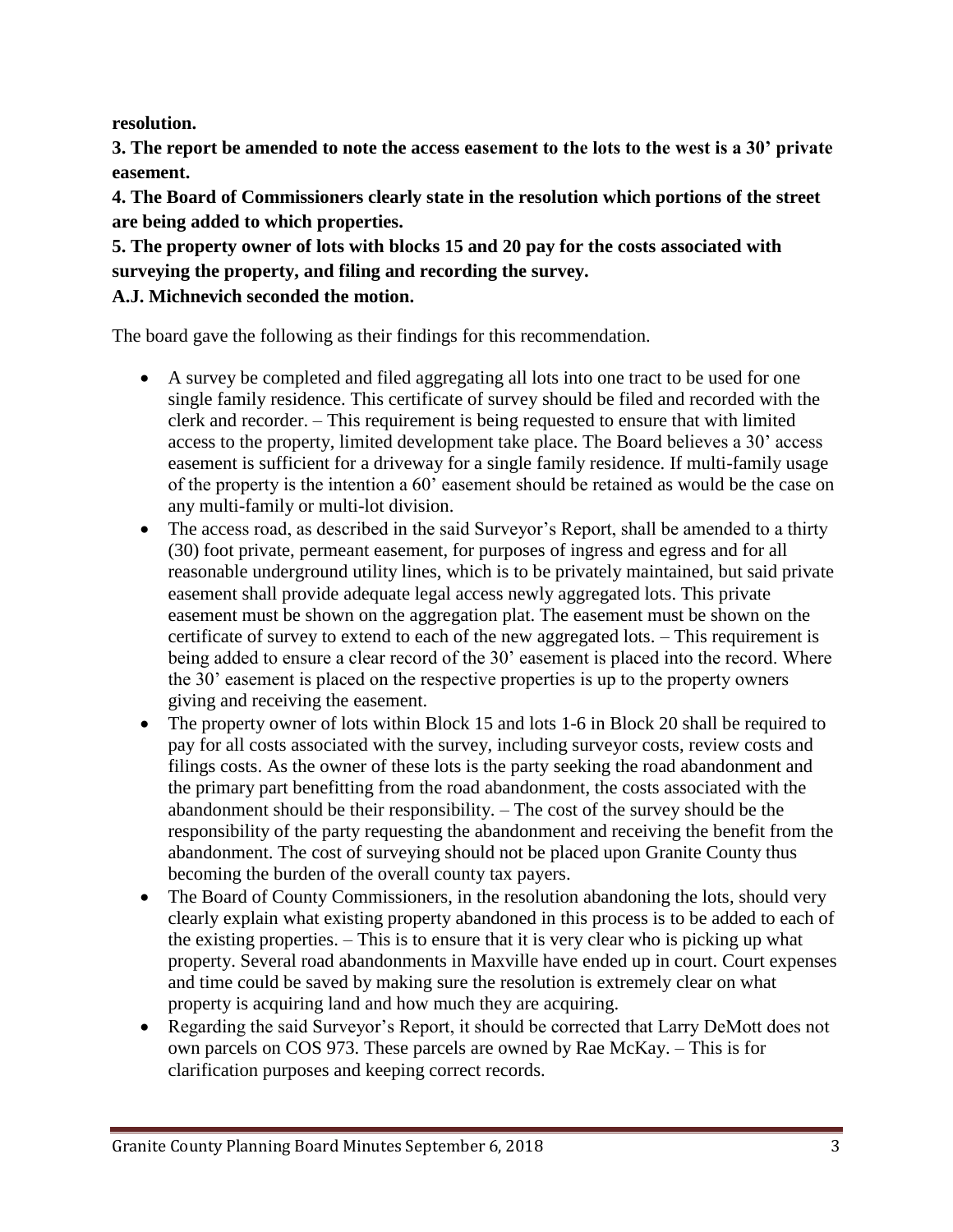• The proposed resolution should be altered to note it is all lots in Block 15 and lots 1-6 in Block 20. This should be corrected in section 2.02 of the covenant and on page 2 of 4 in the resolution. – This also is for clarification purposes and keeping correct records.

## **The motion on the table made by Spaeth and seconded by Michnevich as detailed above carried unanimously.**

The Board took a five minute break to allow members of the public to exit.

## **IV. Court Ordered Split – Armstrong Trust**

Linda Bouck gave an overview of the request from the court. This is a tract of land that has been held by a trust. The trust would like to dissolve. One of the property owners within the trust has a home on the property the trust has asked the court to split a 5 acre parcel off of the larger lot which is currently 30 acres in size. Ranch Creek serves as the northern border for this property. The County is usually asked to submit comments to the court as part of a court split.

A.J. Michnevich stated as a resident of this area and the Planning Board representative from Rock Creek he is very familiar with this area and this property. He stated the current house was built up on the hill above ranch creek. He also noted there was an active irrigation ditch on the property. It was noted the 2016 floodplain updates did map the Ranch Creek area along this property. It was noted this was a zone A only with no elevations. The Board discussed general items and notices they would like to see on the plat.

**Tom Sanders made a motion send a recommendation to the Board of Commissioners advising them to submit a letter to Judge Dayton regarding the Armstrong Trust with the following recommendations.**

**Granite County sees no issues in approving the split but would like to request the following:**

**1. The 2016 Floodplain as adopted by Granite County should be shown on the plat and marked as unbuildable.**

**2. All access roads and utility corridors should be shown on the plat.**

**3. There is an active irrigation ditch on this property. This ditch should be shown on the plat and a 20' easement from centerline on each side be shown for use in maintenance of the ditch.**

**4. A note be added to the plat stating "Permitting by the Montana Department of Environmental Quality or Tri-County Sanitarian may be required for lots created. 5. Any additional lots created will require review by Granite County under the Subdivision and Platting Act.**

**John Spaeth seconded the motion. Motion passed unanimously.**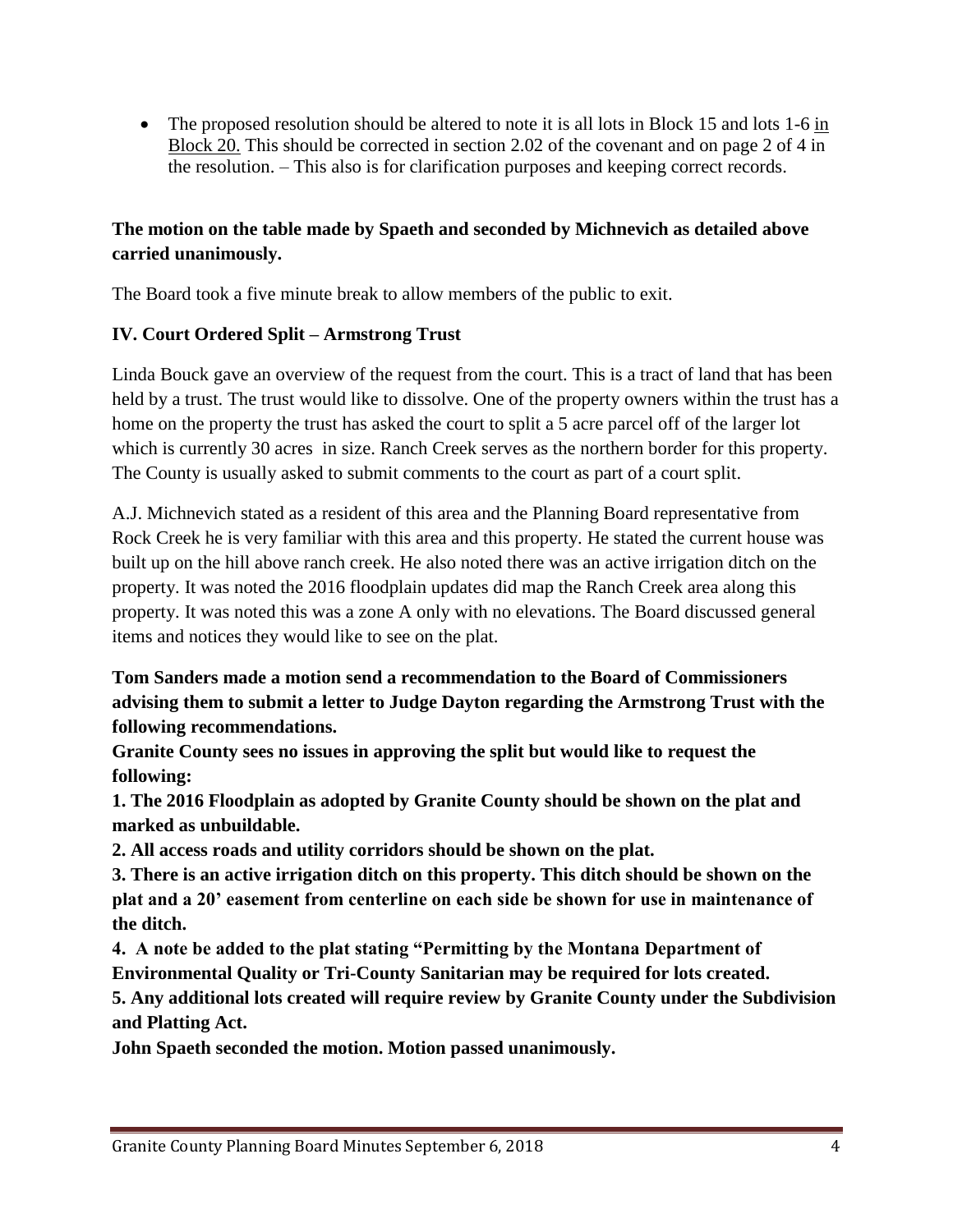#### **V. Minutes – August 2, 2018**

The Board reviewed the minutes from August 2, 2018. No changes were noted.

**John Spaeth made a motion to approve the minutes from the Board's August 2, 2018, meeting. Tom Rue seconded the motion. The Board voted unanimously to approve the minutes.**

#### **VI. Site Visit to Georgetown Lake (Time Permitting)**

The Board did not believe time was permitting for this item and decided to drop it from the agenda.

Bouck passed out an email from Granite County Planning to Anaconda-Deer Lodge County's Attorney on the Georgetown Lake lease issue. It was noted again the reason the Planning Board was reviewing the county owned property at Georgetown Lake and a policy on how to handle use issues. She noted the goal is not to stop people with lake front access to not have docks or use of the water. It is to note that these uses should be allowed. It is also to set a policy on when a more formal process is necessary and what that type of process is needed. There are times a notification and allowance of a one-time alteration should be sufficient and there are times a formal lease is needed, i.e. in the placement of a permanent structure.

Wayne Hale asked how this lease as required by the proposed resolution was brought to the Board of Commissioners' attention. A brief history of the leases currently in place for some of the Jericho Bay subdivision lots and the marina areas was given.

Dick Motta stated he believes the FERC requirements for the dam should be closely reviewed. He questioned what would happen to county property once a lease expires, if the property would have to be returned to the state it was in prior to the lease. He also noted the Forest Service road upgrade is tentative at best and questioned if it was encroaching on personal property.

Susan Hale told the Board she is not in support of the resolution as currently written. The Board held a general discussion on the resolution.

**Tom Rue made a motion to send a letter to the Granite County Board of Commissioners asking for the current Georgetown Lake Lease Resolution to be retracted with the understanding the Planning Board will be working on this issue and present a new document in 2019 for them to review on this issue. John Spaeth seconded the motion. Motion carried unanimously.**

#### **VII. Public Comment**

No public comment.